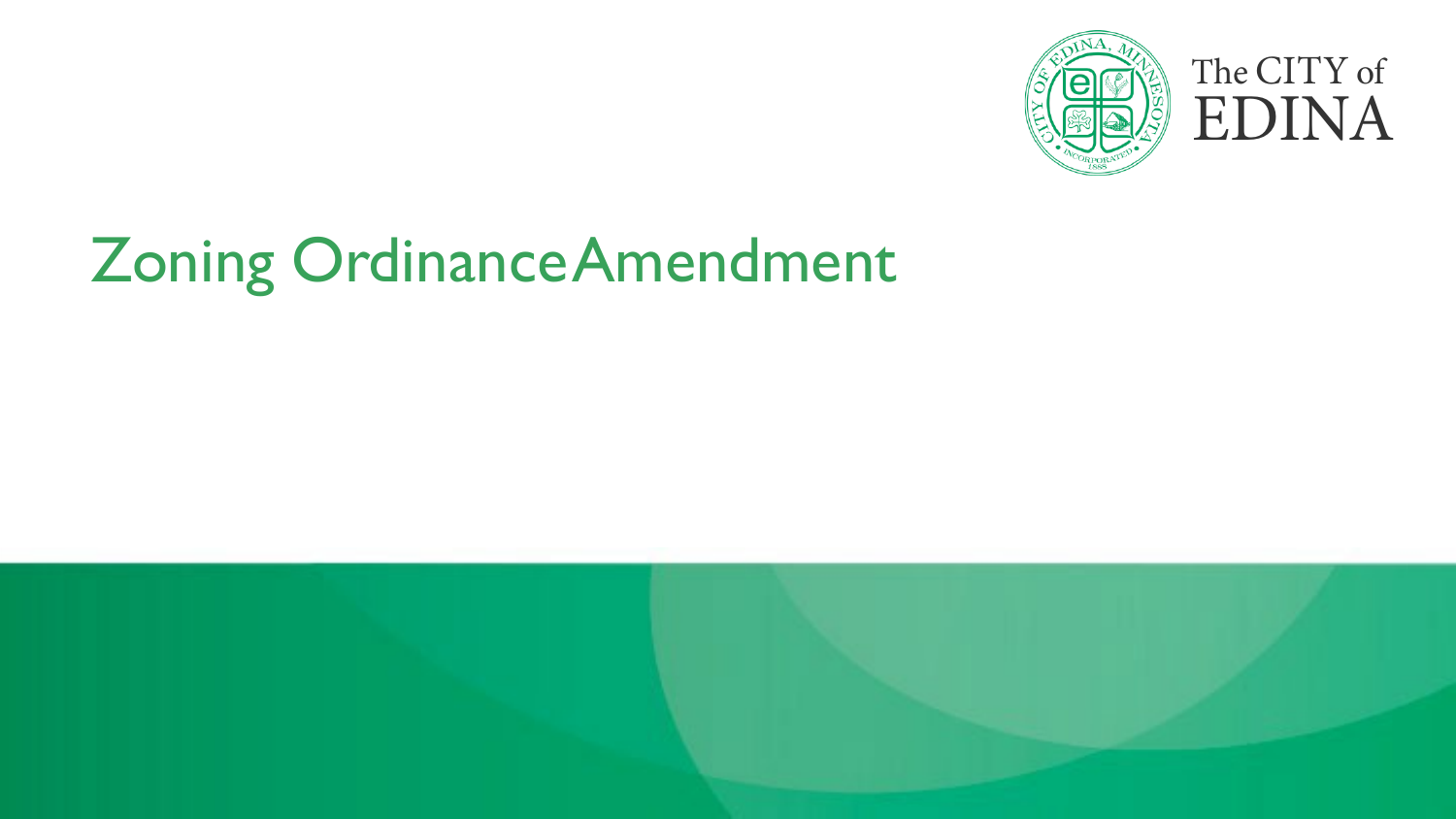

#### Revisions from January 4, **ELACTE** Revisions from January 4, 2022

#### The following improvements shall be excluded when computing building coverage:

- 1. Driveways and sidewalks, but not patios, subject to subsection (1)d.1 of his section.
- Parking lots and parking ramps.
- 3. Accessory recreational facilities not enclosed by solid walls and not covered by a roof, including outdoor swimming pools, tennis courts and shuffleboard courts.
- Unenclosed steps and stoops less than 50 square feet.
- 5. 2. Overhanging eaves and roof projections not supported by posts or pillars.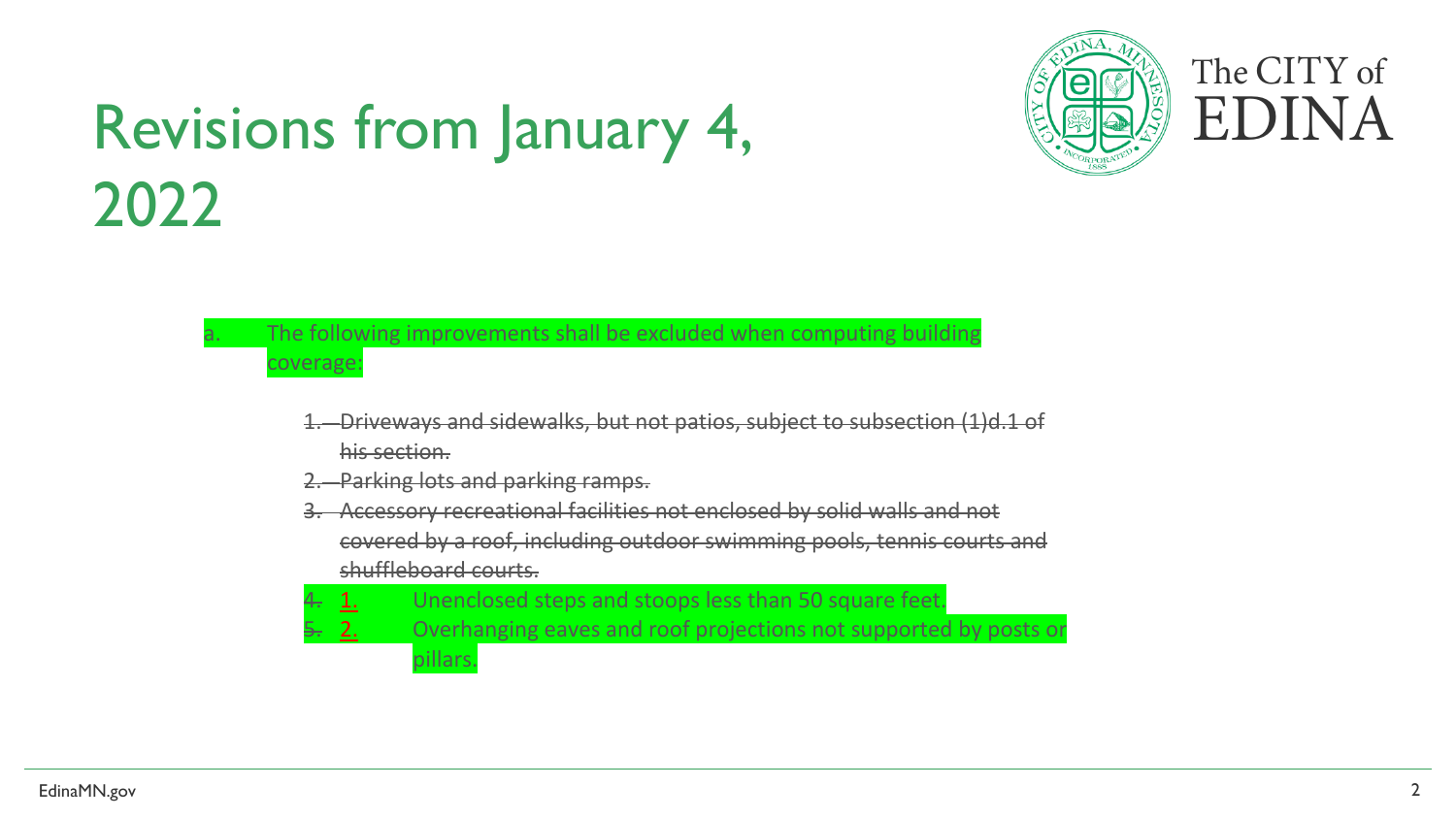### Revisions from January 4, 2022



(8) Additions to, or replacement of, single dwelling unit buildings with a first-floor elevation of more than one foot above the existing first floor elevation of the existing dwelling unit building require a variance per [article II], division 3. Such additions to, or replacements of, single dwelling unit buildings must meet one or more of conditions a-c and always meet condition d.: If one of the conditions below exist on site, the one-foot requirement in (7) above could be increased to the minimum extent possible, as long as the low floor elevation is no higher than 2.5 feet above the high-water elevation and the basement ceiling height is no taller than 9 feet.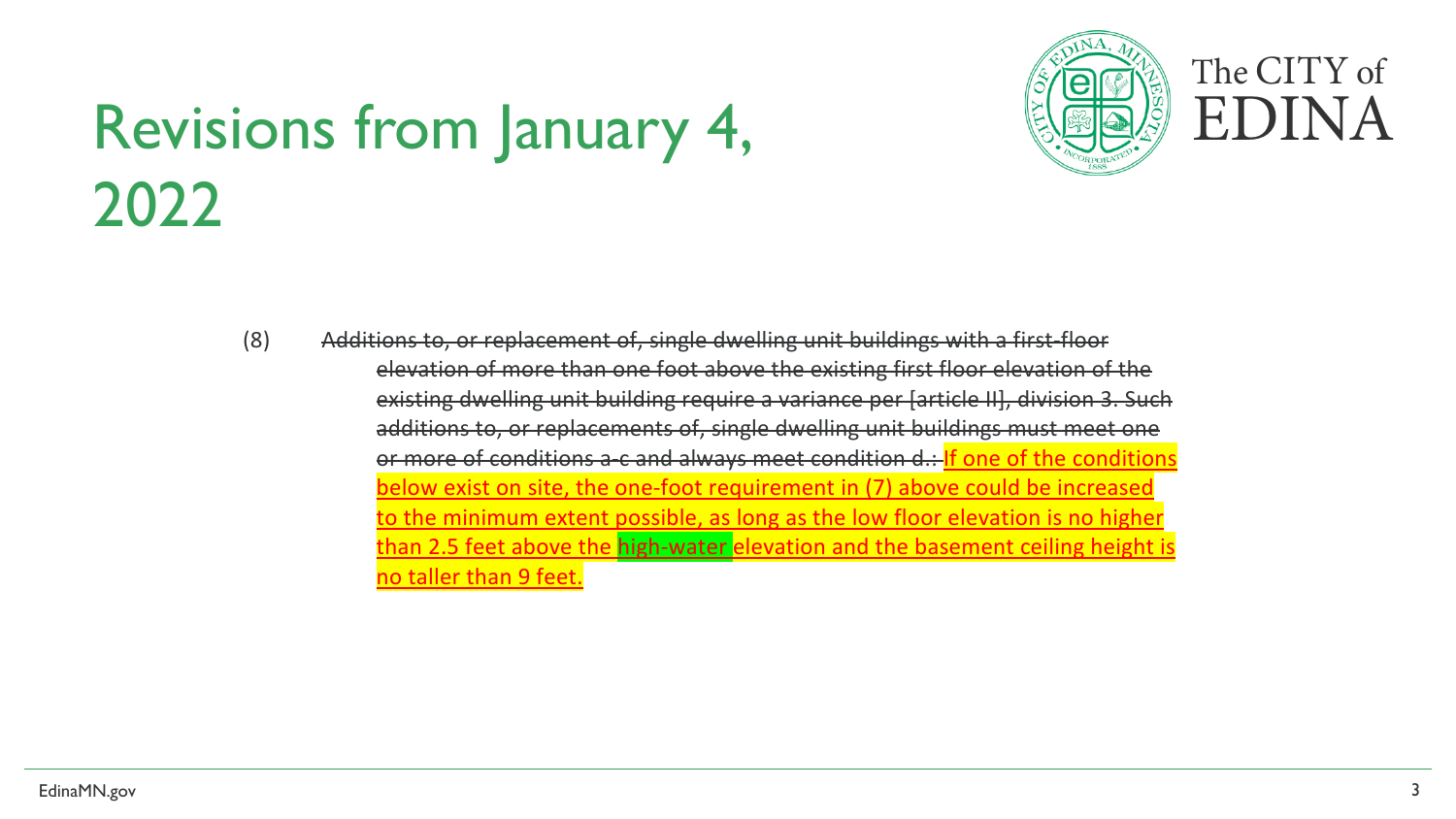## Revisions from January 4, **ELAU Revisions** from January 4, 2022



- (a) Front Street Setbacks on France Avenue between Highway 62 and Minnesota Drive and the on York Avenue between  $66<sup>th</sup>$  Street and 78<sup>th</sup> Street: A 50-foot setback is required from the face of the curb to the face of building. Above a building height of 60-feet the additional height must step back 10 feet from the face of the building.
- (b) Front Street Setbacks on streets other than France Avenue and York Avenue: A 30-foot setback is required from the face of curb to the face of building. with a building podium height of 60 feet. Above a building height of 60-feet the additional height must step back 30 feet from the face of the building to a maximum height of 105 feet. Any height bove 105 feet must step back an additional 10 feet from the face of the building. the 60-foot height limit, additional height should step back 30 feet from the face of the building, to a maximum height of 105 feet. Any height about 105 feet should step back and additional 10 feet from the face of the building.